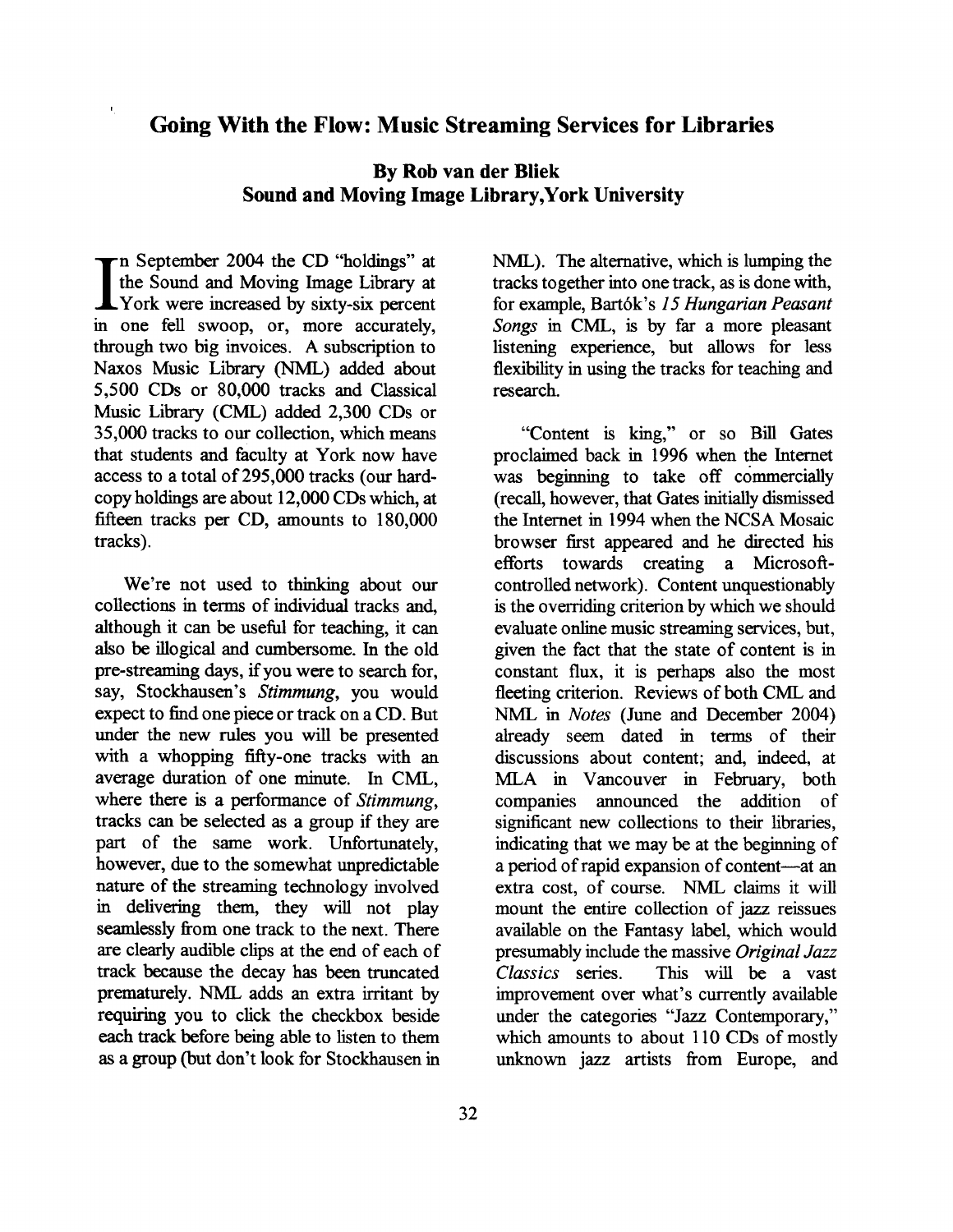"Jazz/Folk/Blues Legends," which seems to be a grab-bag of recordings for which it was easy to get copyright clearance. CML *will* be offering *Smithsonian Global Soundi,* which includes almost the entire Folkways and Smithsonian Folkways Recordings collections, the International Library of African Music, and the Archives and Research Center for Ethnomusicology in India. If the announcements materialize, then these online collections will indeed begin to rival what we have on CD.

In some ways the CML collection is more interesting than NML's, both in terms of the repertoire and performers, since it is a collection of smaller, more specialized labels. Where else would you be able to find two different performances of Elliott Carter's solo guitar piece, *Changes,* played by the same guitarist, David Starobin, for the same label, Bridge? Or nineteen works by Xenakis, in this case presented as nineteen separate tracks, thanks to the composer's decision to write pieces without movements? **NML,** the underdog of classical music labels, has received awards for a number of its recordings, but many of their non-awarded performances have elicited less than favourable responses. CML has performers whose names you will recognize while NML has specialized in signing unknown artists and groups, some of whom should probably<br>remain unknown. I've had one faculty I've had one faculty member tell me that she thought the NML performance of a particular piece might be instructive for her students to hear how the piece should not be played. Would you rather hear the *Goldberg Variations* played by Naxos's "house pianist" Jenö Jandó, who happens to suffer from the same involuntary vocalizations as Glenn Gould (but that is where the comparison ends) or by Hyperion's Tatiana Nikolayeva in CML? I'm not an expert when it comes to distinguishing

between performances of prescriptively notated music, but I do get the sense that the diversity in caliber and interpretive style of the NML stable of performers can be irksome to some. To be fair, though, the Naxos catalogue is extensive and there are some unusual gems to be found in it (although one particularly interesting title, *Introduction to Canadian Music,* doesn't seem to be available online). And for breadth of repertoire NML certainly will appeal to the average undergraduate student who needs to listen to a version of Beethoven's Fifth and be able to recognize it at a listening test, however bad or unorthodox the performance may be. In fact, the *Great Orchestral Classics* series, prominently displayed on the homepage, provides a good starting point for any listening test covering the "classics." It certainly helped me to remember the names of pieces and composers long forgotten.

One very obvious and disappointing gap is the representation of opera in both CML and NML (could it be the length of the pieces that has made them shy away from offering them?). NML conveniently provides a comprehensive collection of synopses and libretti, but its selection of recordings is limited to an average of one unknown performance per well-known opera and CML's selection consists mostly of opera excerpts. Having complete operas online, with muitiple performances, is what would immediately make these services more useful for students since they simply cannot afford to buy the box sets. There is, of course, no end to the number of historical performances of the standard repertoire available, and without doubt this will continue to be a source for expansion. NML has already made several forays into reissuing historical performances, sometimes with interesting legal ramifications (Capitol Records is currently reclaiming from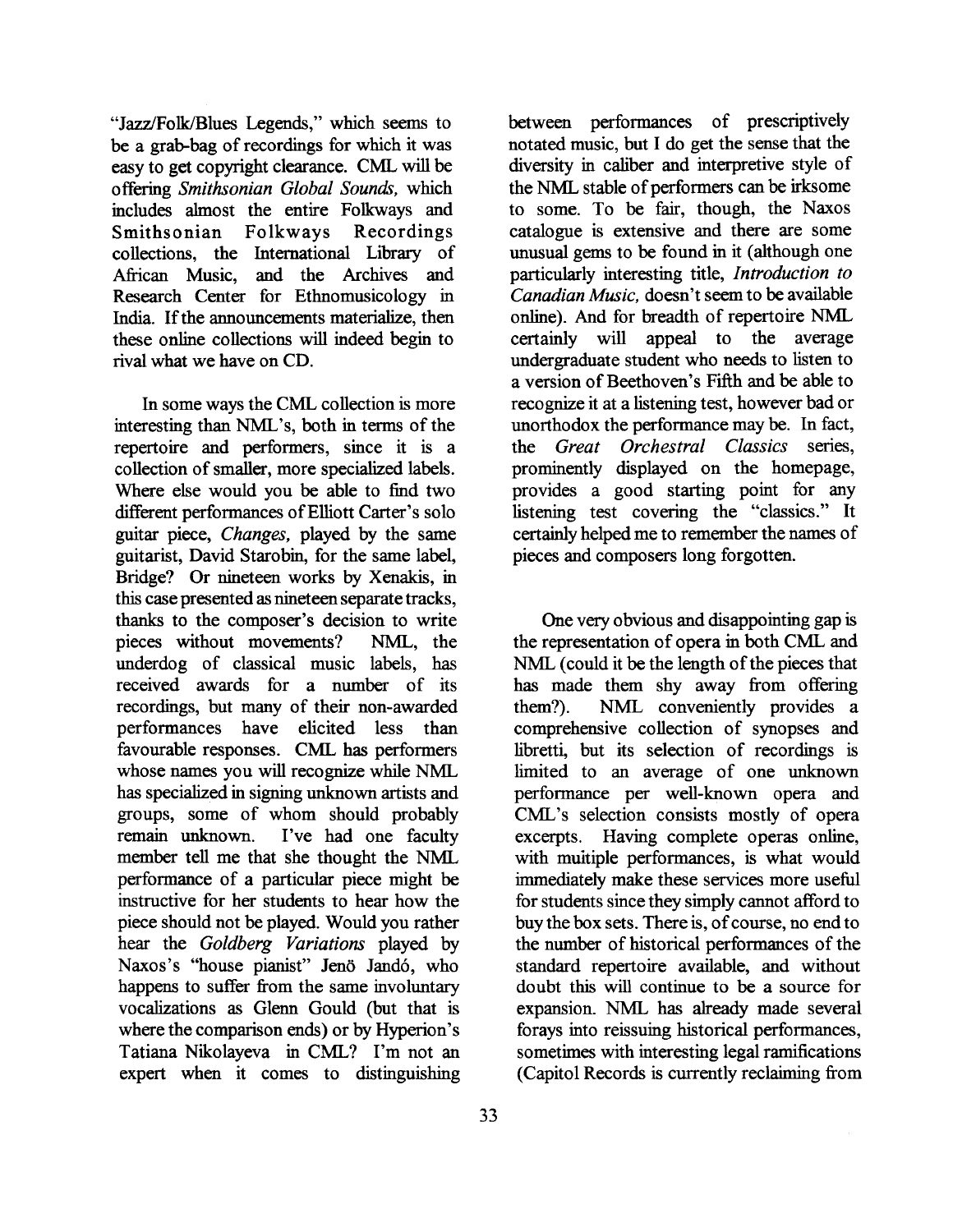Naxos performances by Menuhin and Casals originally recorded in the 1930s.)

NML and CML do seem to be staking out their own territories with respect to each other, unlike the more mainstream or commercially oriented music streaming services such as eMusic, Rhapsody, Puretracks, iTunes, and Napster (the reincarnated commercial service), which mostly seem to have access to largely overlapping sets of recordings, all in the range of 750,000 tracks. It's certainly clear that the commercial services use the same metadata with the same mistakes, supplied by Gracenote CDDB, the industry standard for "music recognition services." **As** an aside, Gracenote's sprawling and largely uncontrolled database contains information on over 3.5 million CDs or 45 million tracks, so there are still at least 44 million tracks that could be digitized and offered up for streaming. (But you still will not be able to get music performed by the Beatles due to licensing restrictions.) The popular music services differentiate themselves from each other primarily by offering different potential uses for their proprietary file formats and by the branding and lifestyle associations they offer (you can't have an iPod without iTunes). Subscriptions, at least for now, are only offered to individuals, but Napster has paved the way by negotiating a campus-wide license with the administration of **Penn** State, a remarkable development if only for the disheartening fact the library was bypassed altogether. We should at least be thankful that NML and CML are approaching libraries rather than university administrations. But then again, the purpose of the Napster deal was more to stem illegal downloading, verified by the fact that the top two songs downloaded by students at Penn State during January 2004 were from Outkast's latest album, *Speakerboxxx.* 

It may well be that within a few years the lack of repertoire in the classical music segment of the online streaming market will no longer be an issue, and that product differentiation is achieved through valueadded components, such as the historical and biographical information we are already seeing. These components, like the opera libretti mentioned earlier, the historical and biographical material (so-called metadata), flexible search interfaces that rival library systems interfaces and novel un-library-like means of organization, will ultimately ensure that libraries buy subscriptions. (Although I can certainly do without the "moods" provided by CML, with such utterly useless labels as "Bombastic Beethoven," "Classical Chillout," or "Music for a Relaxing Bath.") The true potential of the format, however, will be realized with a full integration into online catalogues (OCLC will soon be selling **MARC** records for the Naxos collection) and courseware such as WebCT, enhanced with links to third-party, text-based subscriptions such as Grove Music and Wilson (available in CML).

Remember the mid- 1990s Variations Project at Indiana University's Music Library, a pilot venture with IBM for networked distribution of sound **files?** The idea was to have workstations in the music library at which students could listen to selected pieces and view the accompanying score. Because of the network technology at the time it could only happen in the library itself. Now, ten years later, we're experiencing the Variations Project on a world-wide scale: Naxos servers are housed in Hong Kong (annoyingly so for librarians since this is the default time zone for statistical reports) that can be comfortably accessed world-wide. Aside from the occasional slow-loading screen, particularly in NML, streaming is reliable but still untested in situations where hundreds of students may